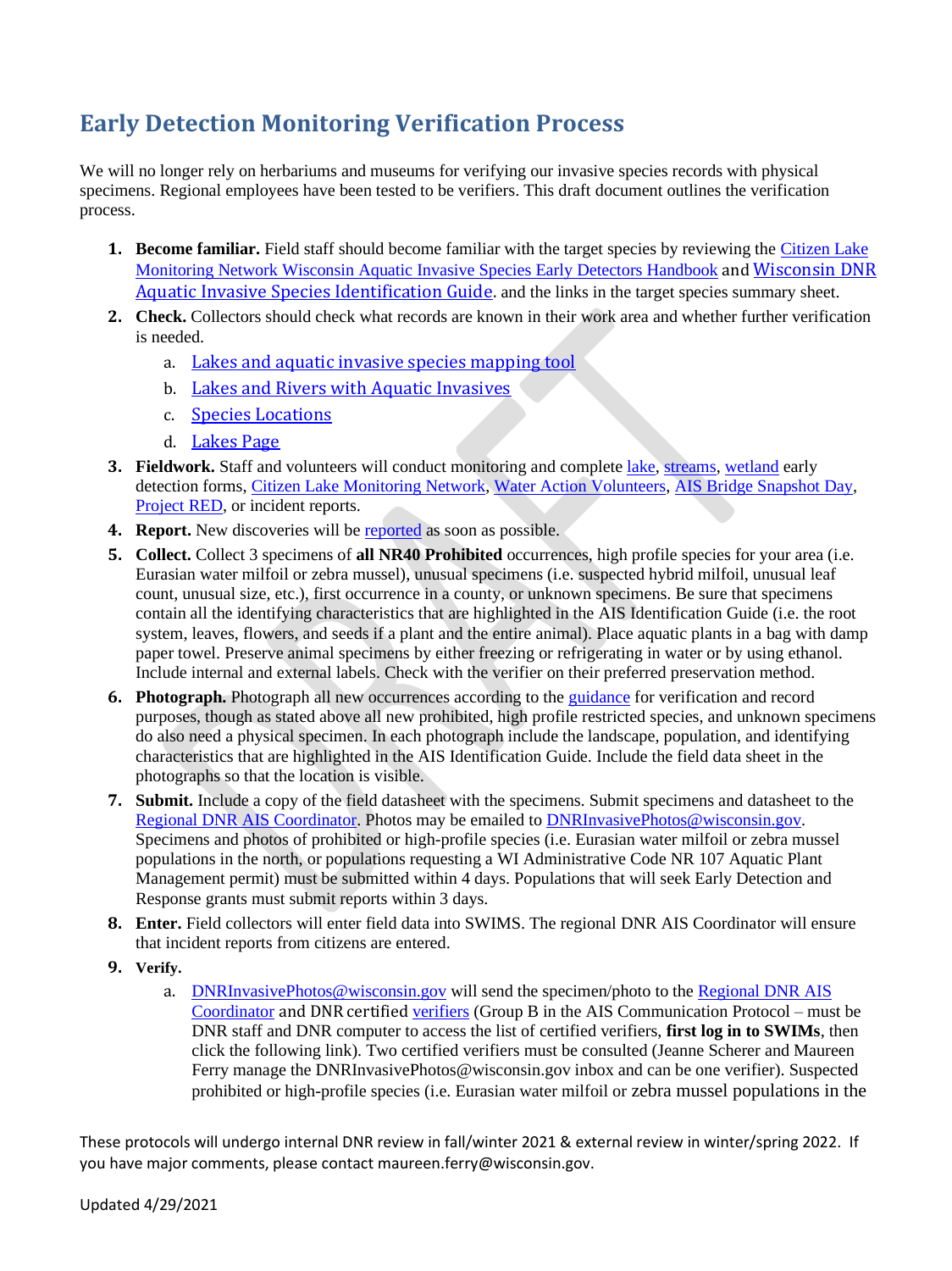north, or populations requesting a WI Administrative Code NR 107 Aquatic Plant Management permit) will be sent for verification immediately.

- b. The first verifier will examine the specimen/photo, update the chain of custody on the data sheet (forwarding the initial email that was sent to [DNRInvasivePhotos@wisconsin.gov](mailto:DNRInvasivePhotos@wisconsin.gov) is fine in lieu of printing, completing the form and scanning) and forward the specimen/photo to the next certified verifier.
- c. The second verifier will examine the specimen/photo and complete the chain of custody on the data sheet or forward the email chain to whomever the regional DNR AIS Coordinators tasks with managing ROIs. Verification may be done with photos only if both verifiers are comfortable with photo results. If the second verifier is the regional AIS Coordinator or other person designated to create a ROI, skip to 9 e.
- d. Once the species is verified, forward the photo, fieldwork SQL or scanned datasheet, and any supporting email/documentation to the regional AIS coordinator. They will either create the ROI as needed or send the information/photos on to the designated person for ROI management in their region.
- e. If the verifiers do not agree, they will consult a third verifier and the AIS Monitoring Coordinator. Additional specimens/photos should be requested at this time.
- f. If it is an incorrect field ID, notify the collector to update the SWIMS fieldwork event to change the dropdown answer to 'did you find…' to 'no' and update the comments to the fieldwork event in SWIMS stating that there was an incorrect ID, who verified it, who updated the SWIMS record, and the date is was updated. A ROI will not be created.
- 10. ROI. If both certified verifiers agree, designated staff will [create a ROI](https://dnrx.wisconsin.gov/swims/downloadDocument.do?id=145713258) for any newly reported and verified AIS. ROIs for prohibited species or high-profile populations (i.e. Eurasian water milfoil or zebra mussel populations in the north, or populations requesting a WI Administrative Code NR 107 Aquatic Plant Management permit) should be created immediately and ROIs for restricted species can wait to be created until the weekly ROI report is distributed or as time allows (it is okay to wait until the end of field season). The regional AIS Coordinator is tasked with ROI creation but will encourage DNR field staff and regional CLMN Coordinators to help.
	- a. Before creating the ROI, remember to check to see if it is a new occurrence.
		- i. If it is new, the designated staff will:
			- 1. [Create a ROI](https://dnrx.wisconsin.gov/swims/downloadDocument.do?id=145713258)
				- 2. Assign th[e status](https://dnrx.wisconsin.gov/swims/downloadDocument.do?id=127413817) as determined by the verifiers
				- 3. Attach documents such as photos, scanned datasheet, email verifications, etc. to the ROI.
					- a. Check that that appropriate photo naming convention was followed (SPSCODE\_ COUNTY\_YYYYMMDD\_ WATERBODY NAME\_(WBIC or STATIONID or LATITUDE LONGITUDE) COLLECTOR NAME)
				- 4. Attach the fieldwork event to the ROI
				- 5. Add people associations for who verified the ROI
				- 6. Add comments on who updated the ROI, what you did, why, and the date that you did it
		- ii. If it is not a new occurrence, the observation will be captured in the fieldwork event and the designated staff will.
			- 1. If needed, update the ROI the [status](https://dnrx.wisconsin.gov/swims/downloadDocument.do?id=127413817) as determined by the verifiers
			- 2. Attach documents such as photos, scanned datasheet, email verifications, etc. to the ROI.
				- a. Check that that appropriate photo naming convention was followed (SPSCODE\_ COUNTY\_YYYYMMDD\_ WATERBODY NAME\_(WBIC or STATIONID or LATITUDE\_LONGITUDE)\_COLLECTOR NAME)

These protocols will undergo internal DNR review in fall/winter 2021 & external review in winter/spring 2022. If you have major comments, please contact maureen.ferry@wisconsin.gov.

Updated 4/29/2021